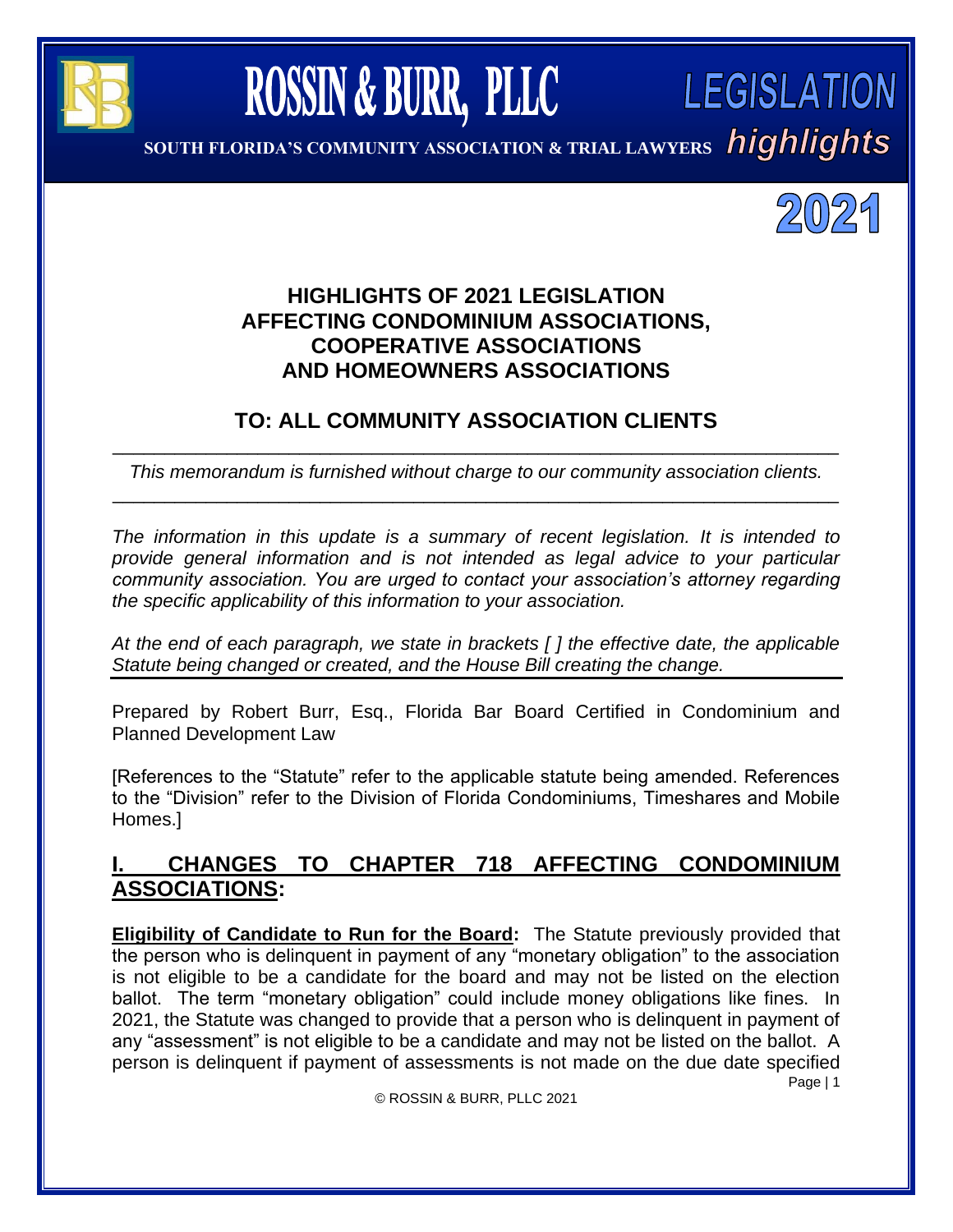in the governing documents or if a due date is not specified in the governing documents, the due date is the first day of the assessment. [Effective July 1, 2021; applicable Statute F.S. 718.112(2)(d); Bill reference SB 1966]

**Application Fee for Approval of Sale or Lease of Unit:** The transfer fee (application fee) the association may charge in connection with approval of a sale or lease was raised from \$100.00 dollars to \$150.00 dollars. Further, the Statute provides that the fee must be adjusted every 5 years equal to increases in the Consumer Price Index (CPI). The Statute provides that the Division is required to recalculate the fees and publish the fee. [Effective July 1, 2021; applicable Statute F.S. 718.112(2)(i); Bill reference SB 630]

**Requirement of Sending Statutory Late Notice Before the Association Can Recover Attorneys' Fees:** The legislature has imposed an additional step in the collections process, which must presumably be done before the matter is sent to the attorney for collection. An association may not require payment of attorneys' fees related to past due assessments without first delivering thirty(30) days written notice of late assessment to the unit owner which specifies the amount to the association provides the unit owner with an opportunity to pay the amount without assessment of attorneys' fees. The notice of late assessment must be sent by U.S. mail to the unit owner at his or her last address, and if such address is not the unit address, the notice must be sent to the unit address. The association can document that the notice was sent by having a board member, officer or agent of the association or manager providing a sworn affidavit attesting to such mailing. The Statute contains a specific form of the notice which must be sent. [Effective July 1, 2021; applicable Statute F.S. 718.121; 718.116 and 718.111; Bill reference SB 56]

**Director Term Limitations – Clarification of 8 Year Limitation:** Much confusion and aggravation occurred as a result of that 2018 statutory change on director term limitations. In 2018, Chapter 718 was amended to provide that directors may not serve more than 8 consecutive years unless approved by an affirmative vote of unit owners representing 2/3 of all votes cast in an election or unless there are not enough eligible candidates to fill the vacancies at the time of vacancy. Originally the change was most commonly thought to apply prospectively -- meaning time of director service before the 2018 effective date would not count towards the limitation. Thereafter, the Division rendered a decision stating that director service before the 2018 change would apply towards the limitation. This Division declaratory statement was most commonly thought to be legally incorrect. The Division thereafter backtracked and stated that director service before the 2018 change would not count. The legislature has, in 2021, cleared up the problem. The Statute is amended in 2021 to provide that only board service that occurs on or after July 1, 2018 (when the 8 year limit Statute was adopted) may be used when calculating the statutory 8 year term limit. [Effective July 1, 2021; applicable Statute F.S. 718.112(2)(d); Bill reference SB 630]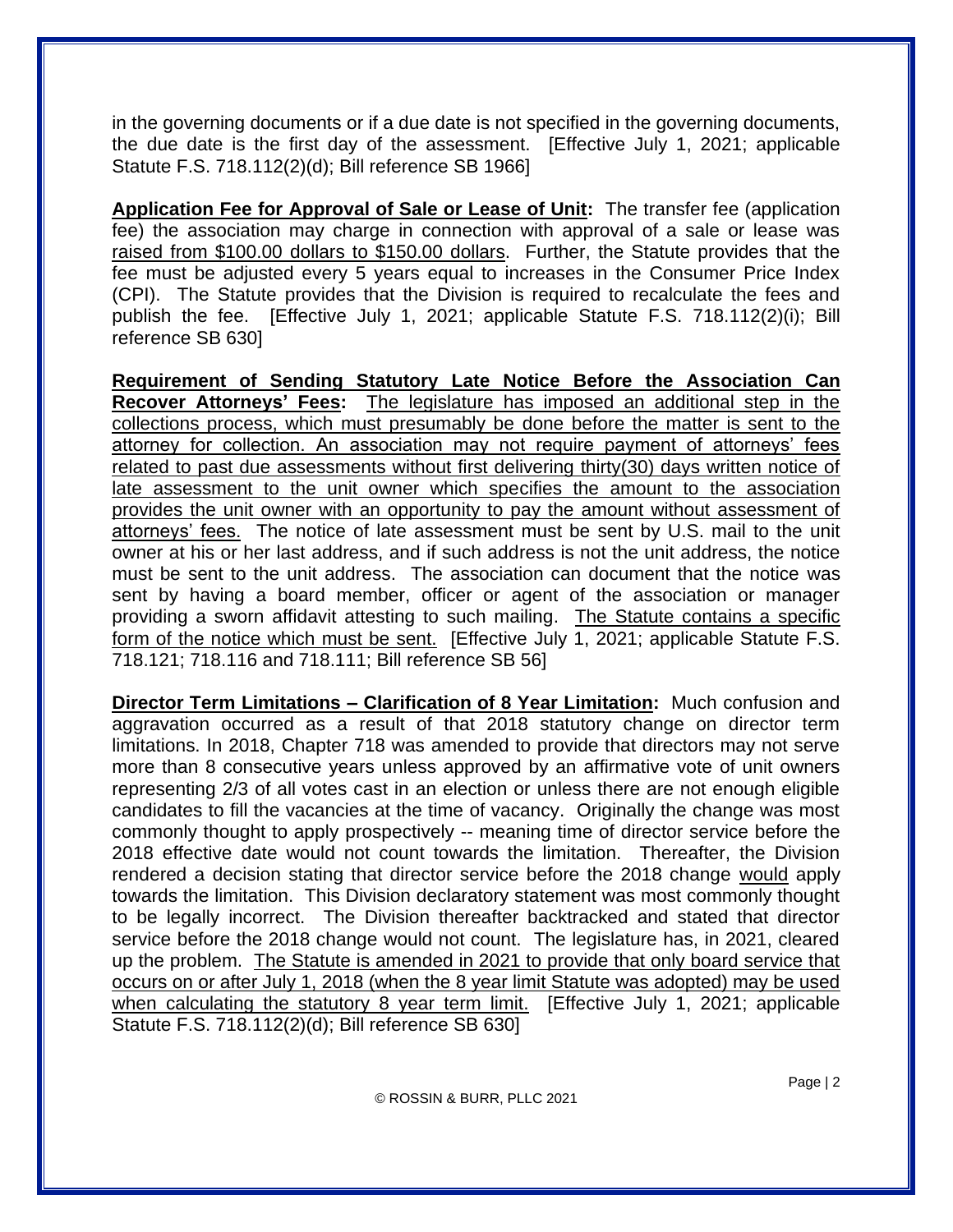**Annual Budget:** The Statute is amended to provide that the Board shall adopt the annual budget at least 14 days prior to the start of the association's fiscal year. In the event the Board fails to timely adopt the budget a second time, it shall be deemed (classified as) a minor violation by the Division of Florida Condominiums and the prior year's budget shall continue in effect until a new budget is adopted. [Effective July 1, 2021; applicable Statute F.S. 718.112(2)(f); Bill reference SB 1966]

**Subrogation Suits Against Condo Association:** When the insurance company for an individual unit owner pays insurance proceeds to an owner for interior damages, the insurance company will sometimes "subrogate" and file litigation against the association. The term "subrogate" means the insurance company pursues the claims a unit owner would otherwise have. However, in many instances, these subrogation lawsuits are not meritorious -- meaning the association did not breach a duty regarding maintenance, repair or replacement of common elements – however, the cost to defend the litigation exceeds. The association for business purposes often ends up paying what would otherwise be a weak claim. In 2021, Florida Statutes were amended to limit this right of subrogation by the insurer for a unit. The amended Statute provides if a condominium association's insurance policy does not provide rights of subrogation against the unit owners in the association, an insurance policy issued to an individual unit owner may not provide rights of subrogation against the condominium association. [Effective July 1, 2021; applicable Statute F.S. 627.714(4); Bill reference SB 630]

**Director Conflicts of Interest – Hiring a "Service Provider":** Chapter 718 provided that an association may not employ or contract with a service provider that is owned or operated by a director or any person who has a financial relationship with a director or officer or a relative of the director or officer. This particular statutory prohibition on hiring service providers has been removed. However, the association should be sure to comply with other statutes regarding approval of such contracts and potential conflict scenarios. [Effective July 1, 2021; applicable Statute F.S. 718.112(2)(p); Bill reference SB 630]

**Official Records:** The condominium official records Statute requires that bids for work to be performed are official records and must be maintained by the association and made available to owners. The Statute has been amended to provide that bids for work to be performed are only required to be kept as official records for one(1) year after receipt of the bid.

The Statute was amended to clarify that a unit owner cannot be required to demonstrate any purpose or state any reason for inspection of records.

The Statute was amended to allow an association to make records available through an application (an "app") that can be downloaded on a smart phone. This should help ease the burden on the association for providing access to records. [Effective July 1, 2021; applicable Statute F.S. 718.111(12); Bill reference SB 630]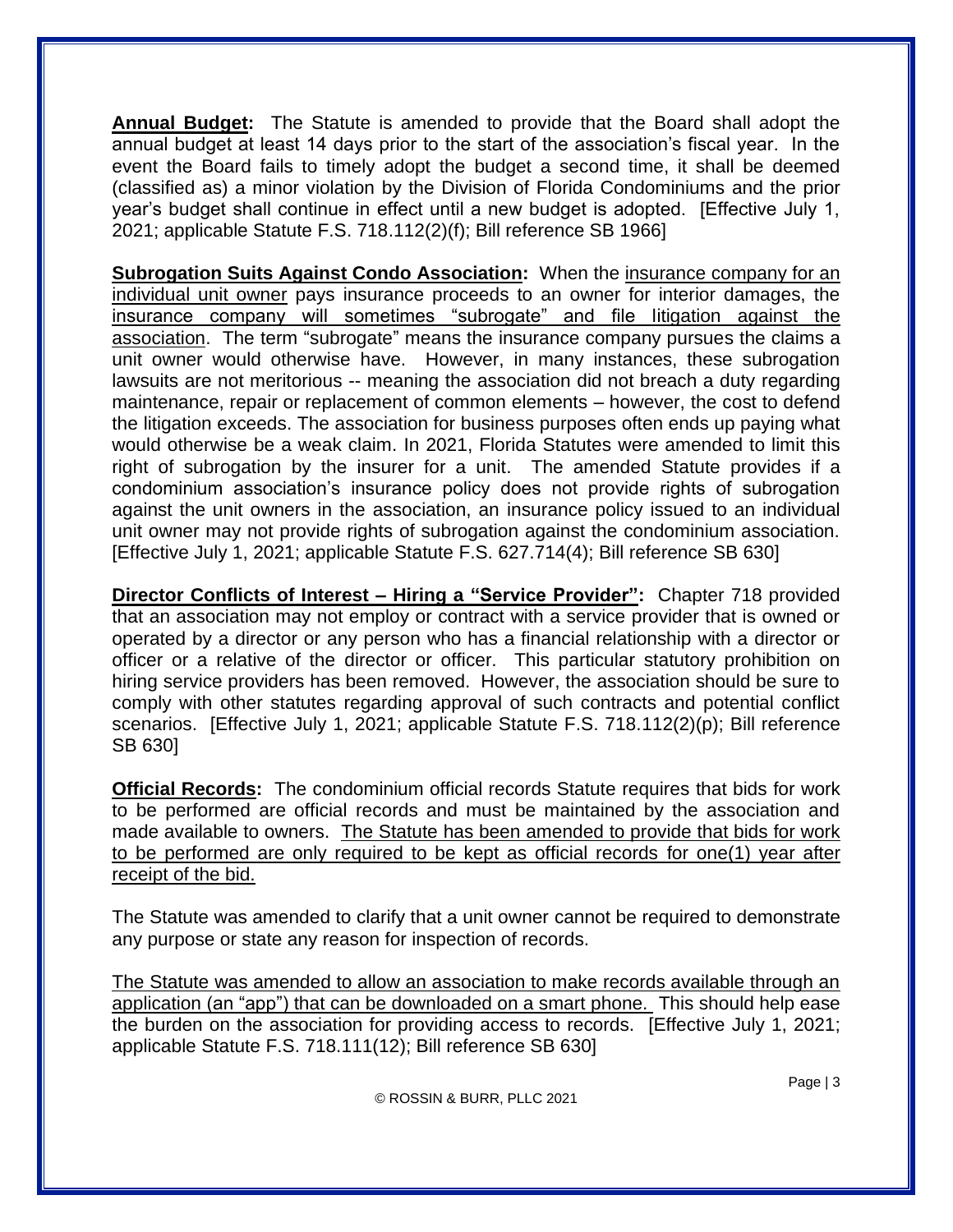**Eliminate a Discriminatory Restriction in Governing Documents:** Older condominium documents will sometimes have a discriminatory restriction which needs to be eliminated. The most common example is an older condominium (1960's or 1970's era) which is not a 55 and over community, having a prohibition on children. Chapter 718 was amended to allow a condo association by a vote of the Board of Directors or unit owners, to extinguish improper discriminatory restrictions including those based on race, national origin, religion, gender or physical disability. Presumably this will bolster the ability of a condo association (which is not a 55 and over community) to remove or nullify old language prohibiting children. [Effective July 1, 2021; applicable Statutes F.S. 718.112(1)(c) and 712.065; Bill reference SB 630]

**Notice of Members' Meetings:** Chapter 718 has been amended to provide and clarify that written notice of a members' meeting other than the annual meeting must be mailed or delivered and posted on the condominium or association property within the time frame specified in the bylaws, and if the bylaws do not specify a time frame, then notice must be provided at least 14 days before the meeting. [Effective July 1, 2021; applicable Statute F.S. 718.112(2)(d); Bill reference SB 630]

**Notice of Annual Meeting and Election:** The Statute was amended such that the second notice of annual meeting must be sent not less than 14 days nor more than 34 days before the election. [Effective July 1, 2021; applicable Statute F.S. 718.112(2)(d); Bill reference SB 630]

**Recall of Directors:** If a unit owner or director seeks to challenge the board's decision in accepting or rejecting a recall, the unit owner or board member may file either an arbitration petition for recall arbitration with the Division or file an action in court. Originally, the unit owner or director was limited to filing a recall arbitration action with the Division. [Effective July 1, 2021; applicable Statute F.S. 718.112(2)(j); Bill reference SB 630]

**Electric Vehicle Charging Stations and Natural Gas Fueling Stations for Vehicles:**  Chapter 718 previously provided a right under certain circumstances for a unit owner to install an electrical vehicle fueling station. The Statute has been amended in several respects. The Statute is amended to give the same right for a unit owner to install facilities for a "natural gas fuel vehicle" -- meaning the right for the unit owner to install a fueling station, etc. Further, the unit owner previously had the right to install such a station only within the boundaries of a "limited common element" parking space. The Statute has now been amended to give rights for such a station within both a limited common element parking space "or exclusively designated" parking area. The meaning of "exclusively designated" will subject to further analysis – whether this means parking spaces which are not limited common elements but which are assigned for exclusive use by unit owners.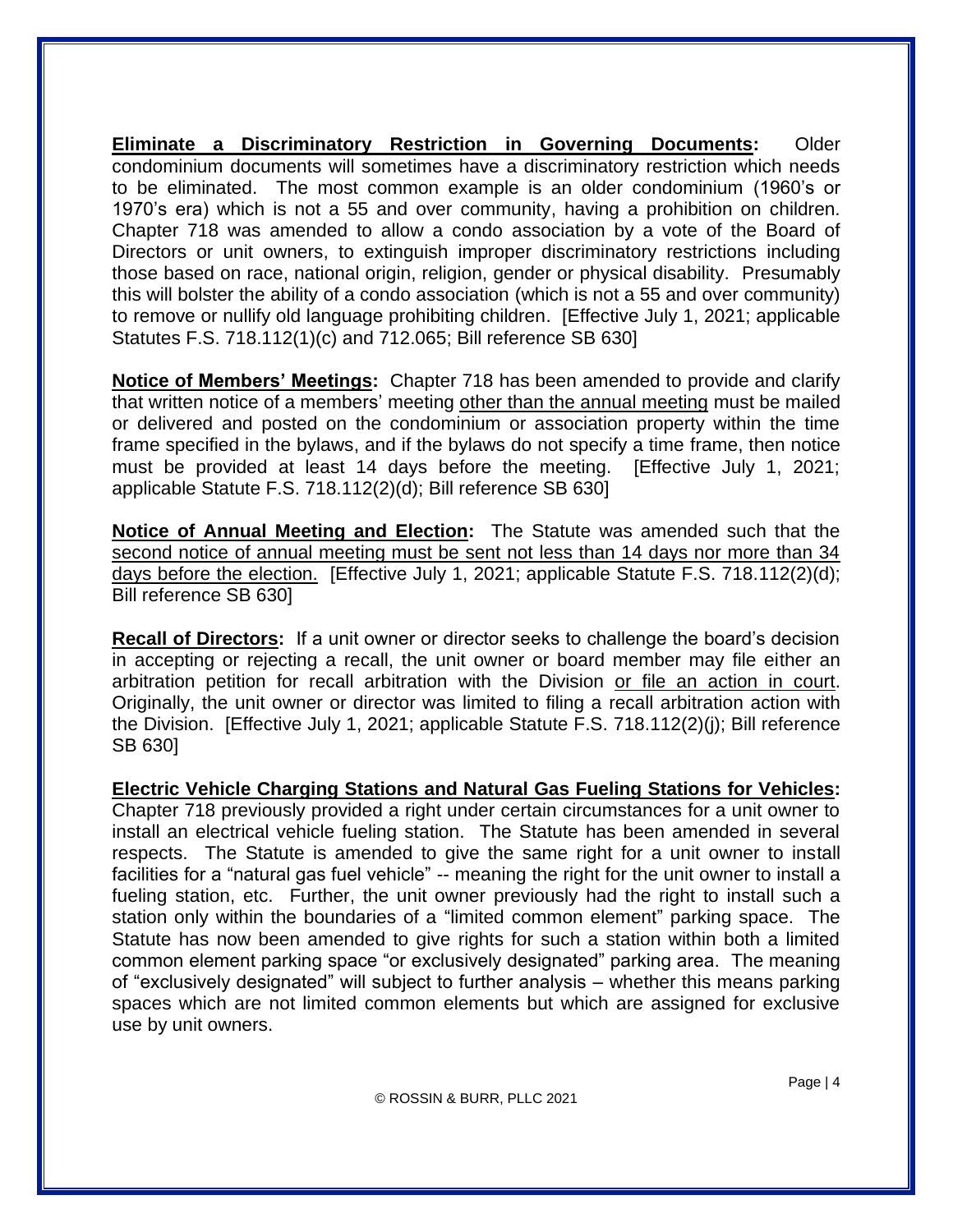Further, the Statute is amended to allow a condominium association to make available, install and operate an electric vehicle charging station or natural gas charging station on the common elements and establish the charges, manner of charges, and the payment for use of such charging station. The Statute is amended to provide that the installation of such electric vehicle or natural gas fuel stations does not constitute a material alteration of the common elements or association property. [Effective July 1, 2021; applicable Statutes F.S. 718.113(8) and 718.121; Bill reference SB 630]

**Association Remedies for Violation of Governing Documents or Rules:** For many years the remedy a condominium association must pursue for a unit owner violating the governing documents or rules, is filing arbitration with the Division of Florida Condominiums. To contrast with homeowners associations, the HOA sends a specific statutory form demand letter offering pre-suit mediation of the dispute with a mediator; then if the lot owner refuses to participate in mediation or the mediation does not resolve the dispute; the HOA can file an action in court. Chapter 718 has been amended to provide that a condominium association can either file arbitration with the Division or can pursue pre-suit mediation under the HOA procedure, and thereafter file a court action. This course of action involving pre-suit mediation however is not available for election disputes and recall disputes. [Effective July 1, 2021; applicable Statute F.S. 718.1255; Bill reference SB 630]

**Emergency Powers:** During the Coronavirus pandemic, condominium associations have relied upon Florida Statute 718.1265 for authority to conduct board meetings, and even annual meetings via Zoom or conference call. The Statute is amended to support the association conducting meetings via Zoom when a State of Emergency is declared.

However, there are also limitations placed on an association. The Statute provides that an association may not prohibit unit owners, tenants, guest, agents or invitees of a unit owner from accessing the unit and the common elements and limited common elements appurtenant to the unit for purposes of ingress to an egress from the unit. An exception would be when a governmental directive is issued prohibiting access to the unit. [Effective July 1, 2021; applicable Statute F.S. 718.1265; Bill reference SB 630]

**Fines:** The fining Statute was amended to provide that fines are due 5 days after notice of the fine is provided to the unit owner, tenant, licensee or invitee of the unit owner. Note there is a specific procedure for approval of fines involving a board meeting, notice of a fining committee meeting, and a fining committee meeting. [Effective July 1, 2021; applicable Statute F.S. 718.303; Bill reference SB 630]

**Multicondominium Associations:** A multicondominium association is an association which operates more than one condominium. Each of the condominiums will typically have its own declaration of condominium. The Statute was amended to clarify that the condominiums can adopt a consolidated or combined declaration of condominium for all the condominiums. The actual condominiums would not be merged, there would just be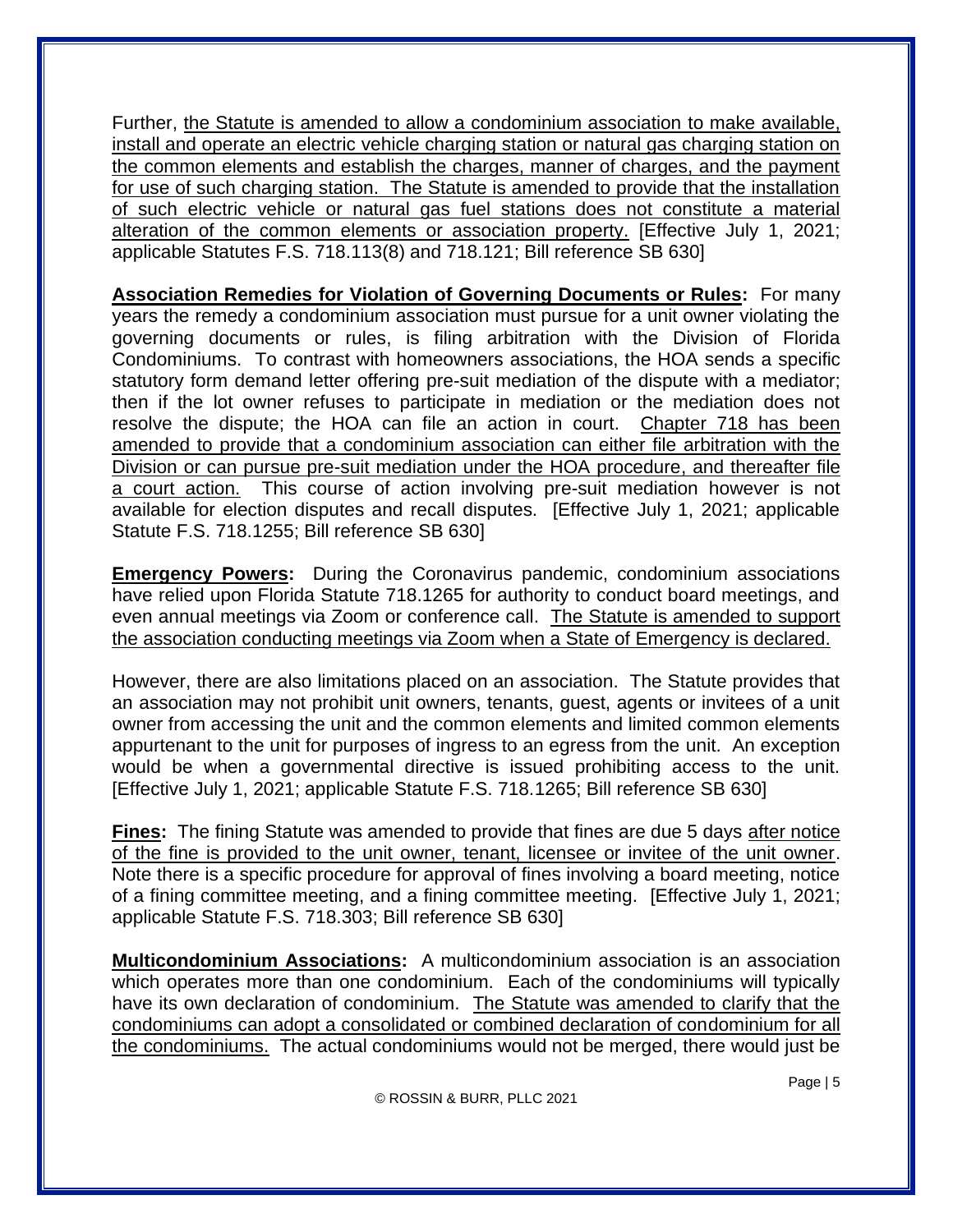a single declaration of condominium. [Effective July 1, 2021; applicable Statute F.S. 718.405; Bill reference SB 630]

**Challenge of Property Taxes:** The legislature has adopted amendments allowing a condominium association or cooperative association to petition the county "value adjustment board" to challenge the property tax appraisal for units. The Statute is also changed to allow the Association to seek judicial review in court of a property appraiser's valuation of units. There are requirements for how the association must communicate with the unit owners regarding such matters. [Effective July 1, 2021; applicable Statutes F.S. 194.011 and F.S. 194.181; Bill reference HB 649]

**Procedure for Collection of Assessments**: Chapter 718 is amended to increase time periods for the notice of lien letter and notice of intent to foreclose letter -- from 30 days to 45 days. Before the condo association can record a claim of lien against the unit, a statutory notice must be sent 45 days before the lien can be recorded. Before the association can bring a foreclosure action on a recorded claim of lien, 45 days notice must be mailed. [Effective July 1, 2021; applicable Statutes F.S. 718.116 and 718.121; Bill reference SB 56]

**Method for Association to Send Out Invoices of Assessments or Statements of Account:** If a condo association sends out an invoice for assessments or a statement of account, the invoice for assessments or a statement of account must be delivered to the unit owner by U.S. mail or electronic transmission. Before changing the method of delivery (of the invoice or statement), the association must deliver a written notice of change to each unit owner at least thirty(30) days before the association sends the invoice or statement under the new delivery method. The unit owner must affirmatively acknowledge in writing his or her understanding that the change will occur. The acknowledgements are required to be maintained as part of the official records, but the acknowledgements are not accessible by other unit owners. [Effective July 1, 2021; applicable Statutes F.S. 718.121 and 718.111; Bill reference SB 56]

#### **II. CHANGES TO CHAPTER 719 AFFECTING COOPERATIVE ASSOCIATIONS:**

**Requirement of Late Notice Before the Association Can Recover Attorneys' Fees:**  The cooperative Statute has been amended the same as the condominium Statute. Please see the above summary regarding condominiums. [Effective July 1, 2021; applicable Statute F.S. 719.108; Bill reference SB 56]

**Collection of Assessments**: Chapter 719 is amended to increase time periods for the notice of lien letter and notice of intent to foreclose letter – increasing from 30 days to 45 days. The cooperative Statute has been amended the same as the condominium Statute. Please see the above summary regarding condominiums. [Effective July 1, 2021; applicable Statute F.S. 719.108; Bill reference SB 56]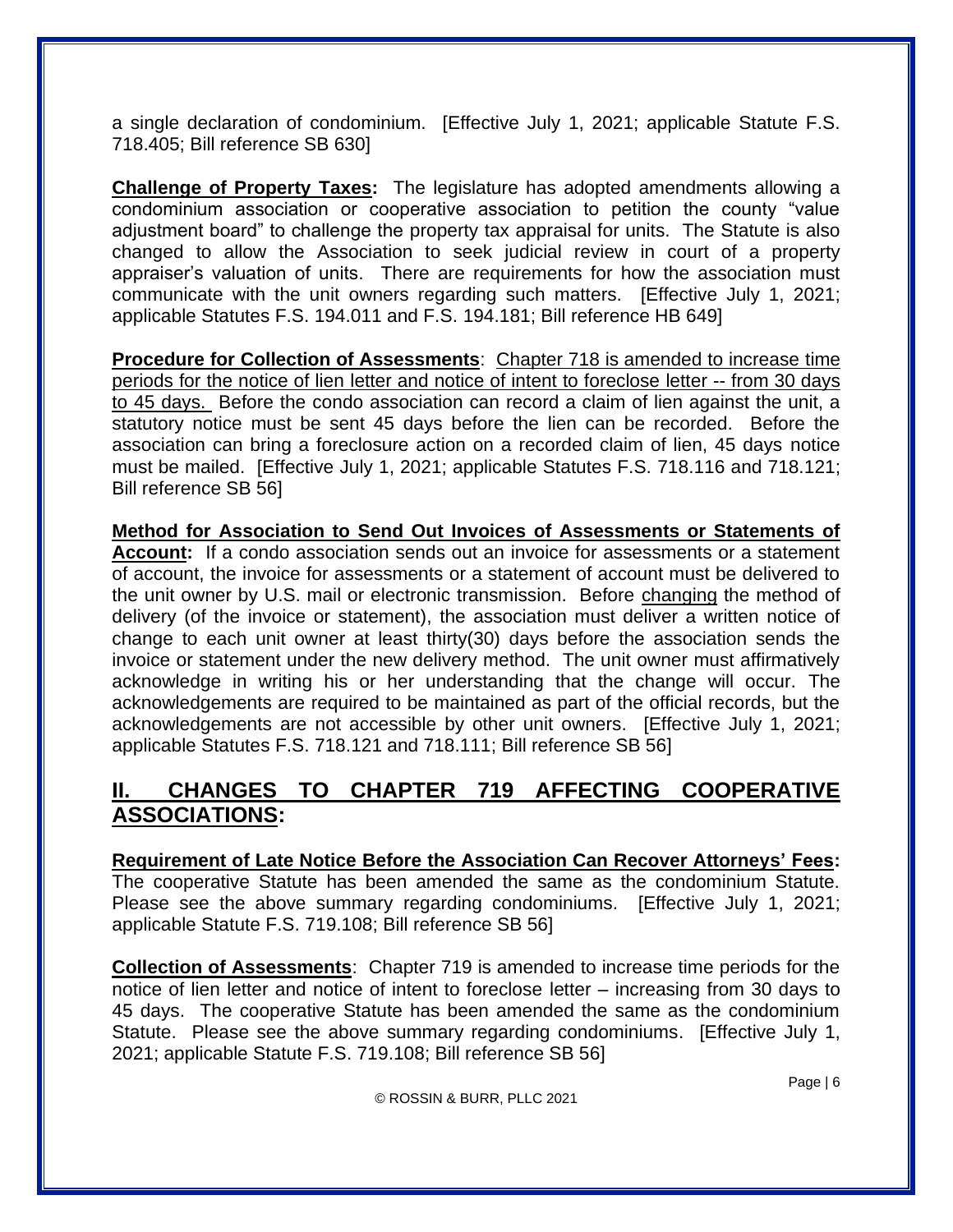**Annual Budget:** The cooperative Statute has been amended the same as the condominium statute. Please see the above summary regarding condominiums. [Effective July 1, 2021; applicable Statute F.S. 719.106(1)(j); Bill reference SB 1966]

**Definition of Cooperative Unit as Parcel of "Real Property":** With cooperatives, there has been the tension or confusion whether a cooperative unit constitutes a parcel of "real property" (land) like a condominium unit or a piece of "personal property". Chapter 719 is amended to clarify that an interest in a cooperative unit is an interest in real property. This may make long term financing of cooperative units easier. [Effective July 1, 2021; applicable Statute F.S. 719.103(25); Bill reference SB 630]

**Official Records:** The cooperative official records Statute has been amended the same as the condominium official records Statute. Please see the above summary regarding condominiums. [Effective July 1, 2021; applicable Statute F.S. 719.106; Bill reference SB 630]

**Eliminate a Discriminatory Restriction in Governing Documents:** The cooperative Statute has been amended the same as the condominium Statute. Please see the above summary regarding condominiums. [Effective July 1, 2021; applicable Statute F.S. 719.106; Bill reference SB 630]

**Association Remedies for Violation of Governing Documents or Rules:** The cooperative Statute has been amended the same as the condominium Statute. Please see the above summary regarding condominiums. [Effective July 1, 2021; applicable Statute F.S. 719.106; Bill reference SB 630]

**Attendance of Directors or Committee Members and Meetings Via Telephone or Video Conferencing:** The Statute was clarified to provide that a director or committee member participating in a meeting via telephone, video or similar real time communication counts towards a quorum and the director or committee member may vote as if physically present. [Effective July 1, 2021; applicable Statute F.S. 719.106(1); Bill reference SB 630]

**Recall of Directors:** The cooperative Statute has been amended the same as the condominium Statute. Please see the above summary regarding condominiums. [Effective July 1, 2021; applicable Statute F.S. 719.106(1)(f); Bill reference SB 630]

**Emergency Powers:** The cooperative Statute has been amended the same as the condominium Statute. Please see the above summary regarding condominiums. [Effective July 1, 2021; applicable Statute F.S. 719.128; Bill reference SB 630]

**Challenge of Property Taxes:** The legislature has adopted amendments allowing a cooperative association to petition the county "value adjustment board" to challenge the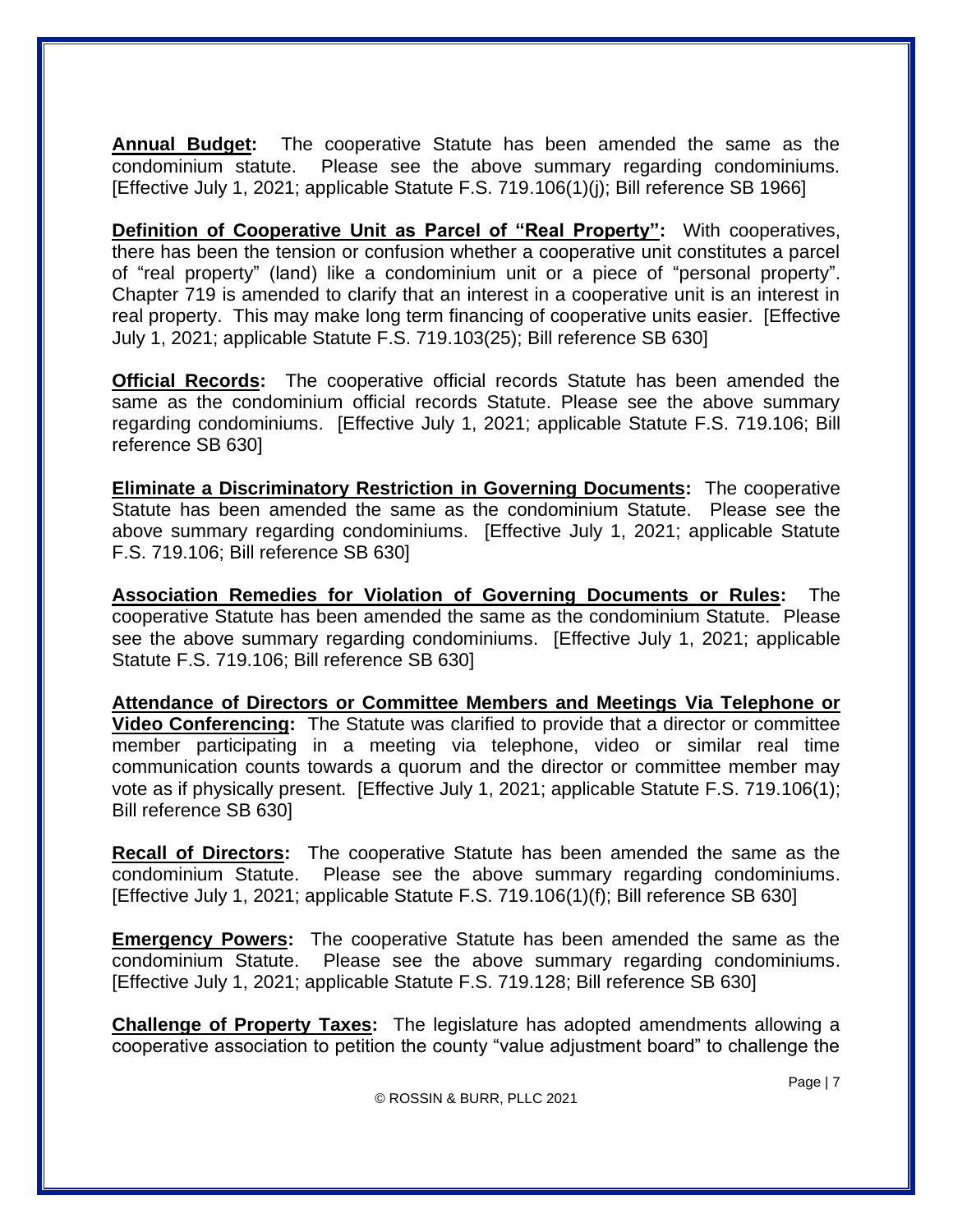property tax appraisal for units. The cooperative Statute has been amended the same as the condominium Statute. Please see the above summary regarding condominiums. [Effective July 1, 2021; applicable Statutes F.S. 194.011 and F.S. 194.181; Bill reference HB 649]

**Method for Association to Send Out Invoices of Assessments or Statements of Account:** The cooperative Statute has been amended the same as the condominium Statute. Please see the above summary regarding condominiums. [Effective July 1, 2021; applicable Statutes F.S. 719.104 and 719.108; Bill reference SB 56]

# **III. CHANGES TO CHAPTER 720 AFFECTING HOMEOWNERS ASSOCIATIONS:**

**Requirement of Late Notice Before the Association Can Recover Attorneys' Fees:**  The legislature has imposed an additional step in the collections process, which must presumably be done before the matter is sent to the attorney for collection. An association may not require payment of attorneys' fees related to past due assessments without first delivering thirty(30) days written notice of late assessment to the unit owner which specifies the amount to the association provides the lot owner with an opportunity to pay the amount without assessment of attorneys' fees. The notice of late assessment must be sent by U.S. mail to the lot owner at his or her last address, and if such address is not the unit address, the notice must be sent to the unit address. The association can document that the notice was sent by having a board member, officer or agent of the association or manager providing a sworn affidavit attesting to such mailing. The Statute contains a specific form of the notice which must be sent. [Effective July 1, 2021; applicable Statute F.S. 720.3085; Bill reference SB 56]

**Amendments Restricting Leasing and Rentals:** Many years ago, Chapter 718 governing condominiums was amended regarding restrictions on leasing -- to provide that amendments restricting leasing and rentals applies only to those owners who vote for the amendment and those owners who take title after the effective date of the amendment.

In 2021, the Florida legislature has similarly amended Chapter 720 governing homeowners associations. The Statue is amended to provide that after July 1, 2021, any amendment to HOA governing documents that prohibits or regulates rental agreements applies only to: (1) those lot owners who acquire title after the effective date of the amendment; or (2) those lot owners who consent to the amendment. The Statute clarifies when a title transfer of a lot is deemed to occur – such that the lot becomes subject to the rental restriction. The Statute carves out an exception that an HOA may amend to prohibit leases of less than six (6) months and may prohibit more than three (3) rentals in a calendar year and such amendments would apply to all lot owners. [Effective July 1, 2021; applicable Statute F.S. 720.303(6)(1)(h); Bill reference SB 630]

© ROSSIN & BURR, PLLC 2021

Page | 8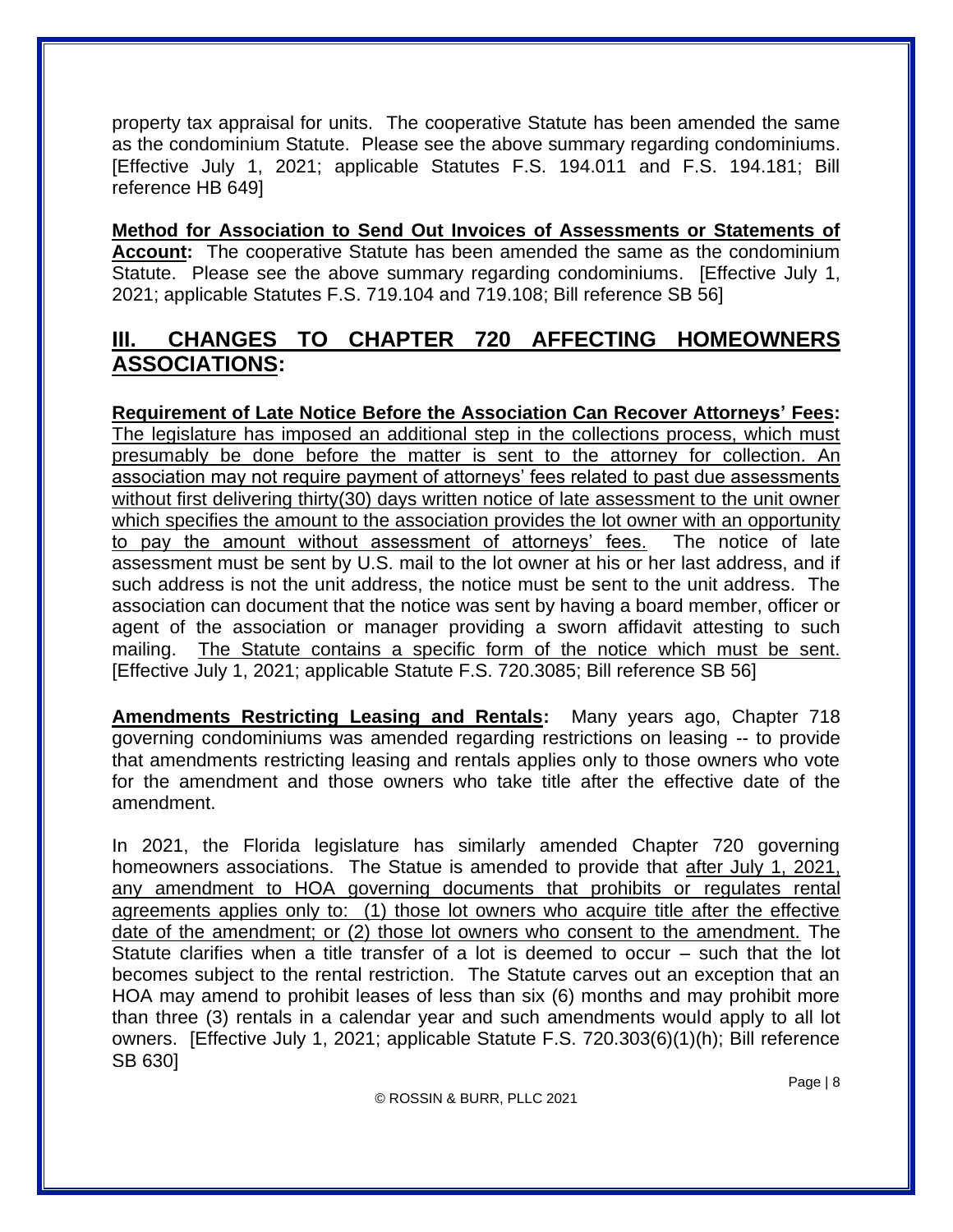**Definition of Governing Documents – does not include Rules and Regulations:** Chapter 720 was amended several years ago to state that the term "governing documents" including rules and regulations. Since HOA governing documents are required by Chapter 720 to be recorded in the public records, many homeowners associations recorded rules and regulations in the public records. The Statute has been amended in 2021 to provide that HOA rules and regulations are not "governing documents." [Effective July 1, 2021; applicable Statute F.S. 720.301(8); Bill reference SB 630]

**Reserves which are Subject to Statutory Limitations:** For many years Chapter 720 has provided that an HOA could be required to fund and use reserves in a restricted manner in the Statute IF: (1) the developer of the community initially established the reserves OR (2) the HOA lot owners voted to provide for reserves under the Statute. The language regarding reserves initially provided by the developer was confusing – an example confusion is that many HOAs were created in the 1980s or 1990s which was 20-30 years before the HOA reserve statute was created.

That language regarding reserves "initially established by the developer" has now been removed. Now if the lot owners vote by approval of a majority of the total voting interest of the lot owners, to provide for reserves under the statutory method, then such reserves must be maintained in the restrictive fashion per the Statute.

Writer's commentary – HOAs should be cautious to not have a lot owner vote to establish reserves – you don't want unwittingly be drawn into having to maintain reserves in a restrictive fashion like a condo.

Also if the HOA does not maintain "statutory reserves" or such reserves are not fully funded, the Statute requires the year end financial report to contain certain disclosure statements in capitalized letters. [Effective July 1, 2021; applicable Statute F.S. 720.303(6); Bill reference SB 630]

**Notice of Board of Directors Meetings:** In addition to the normal posting or otherwise giving notice of board meetings, the Statute is amended to allow a board to provide electronic notice of board meetings through a website or an application that can be downloaded. [Effective July 1, 2021; applicable Statute F.S. 720.303(2)(c); Bill reference SB 630]

**Official Records:** The Statute is amended to provide that ballots, sign in sheets, voting proxies and all other papers and electronic records relating to voting by lot owners must be maintained for at least one(1) year after the date of the election, vote or meeting. [Effective July 1, 2021; applicable Statute F.S. 720.303(4); Bill reference SB 630]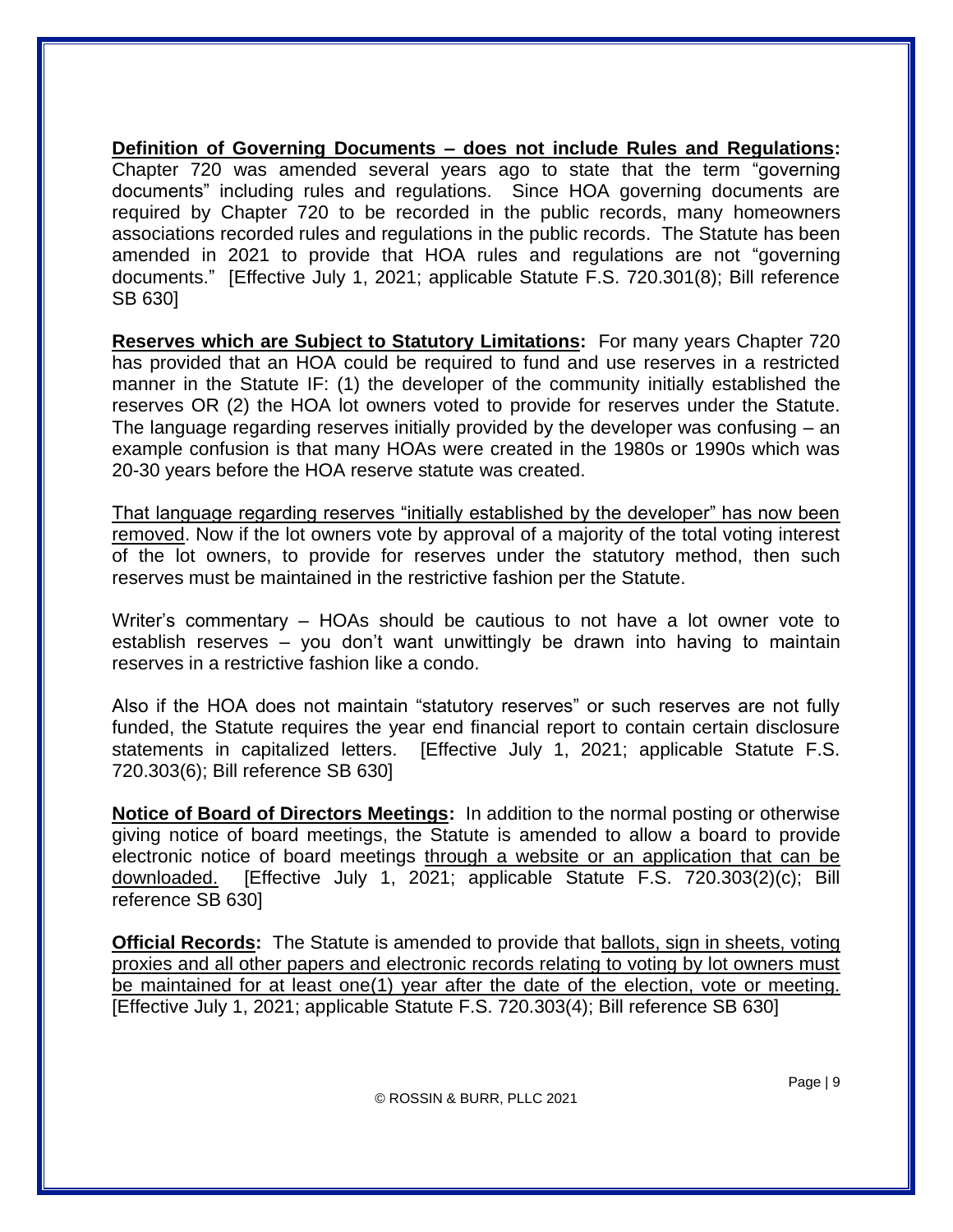There are certain records which are inaccessible to lot owners. The Statute is amended to clarify that information an association obtains in a gated community in connection with guests' visits are inaccessible to lot owners. [Effective July 1, 2021; applicable Statute F.S. 720.303(5); Bill reference SB 630]

**Recall of Directors:** If a lot owner or director seeks to challenge the board's decision in accepting or rejecting a recall, the lot owner or board member may file either a petition with the Division for recall arbitration or file an action in court. Originally, the lot owner or director was limited to filing an action with the Division. [Effective July 1, 2021; applicable Statute F.S. 720.303(10); Bill reference SB 630]

**Fines:** The fining Statute was amended to provide that fines are due five (5) days after notice of the fine is provided to the unit owner, tenant, licensee or invitee of the unit owner. Note there is a specific procedure for approval of fines involving a board meeting, notice of a fining committee meeting, and a fining committee meeting. [Effective July 1, 2021; applicable Statute F.S. 720.305; Bill reference SB 630]

**Notice of Lot Owner Meetings:** Chapter 720 previously provided that notice of members' meetings must be mailed to the lot owner's mailing address on the property appraiser's website. That language has been eliminated. Notice of members' meetings must be mailed to the lot owners address as stated in the official records of the association. [Effective July 1, 2021; applicable Statute F.S. 720.306(1)(g); Bill reference SB 630]

**Election Challenges:** The Statute has been changed to allow challenges to the validity of an election to be filed via a court action in addition to an arbitration action with the Division. [Effective July 1, 2021; applicable Statute F.S. 720.306(9); Bill reference SB 630]

**Eliminate a Discriminatory Restriction in Governing Documents:** Older governing documents will sometimes have a discriminatory restriction which needs to be eliminated. The most common example is an older condominium (1960's or 1970's era) which is not a 55 and over community having a prohibition on children. Chapter 720 was amended to allow an HOA by a vote of the Board of Directors or unit owners, to extinguish improper discriminatory restrictions including those based on race, national origin, religion, gender or physical disability. Presumably this will bolster the ability of a condo association (which is not a 55 and over community) to remove or nullify old language prohibiting children. [Effective July 1, 2021; applicable Statutes F.S. 720.316 and 712.065; Bill reference SB 630]

**Emergency Powers:** During the Coronavirus pandemic, HOAs have relied upon Florida Statute 720.316 for authority to conduct board meetings, and even annual meetings via Zoom or conference call. The Statute is amended to support the association conducting meetings via Zoom when a State of Emergency is declared.

© ROSSIN & BURR, PLLC 2021

Page | 10